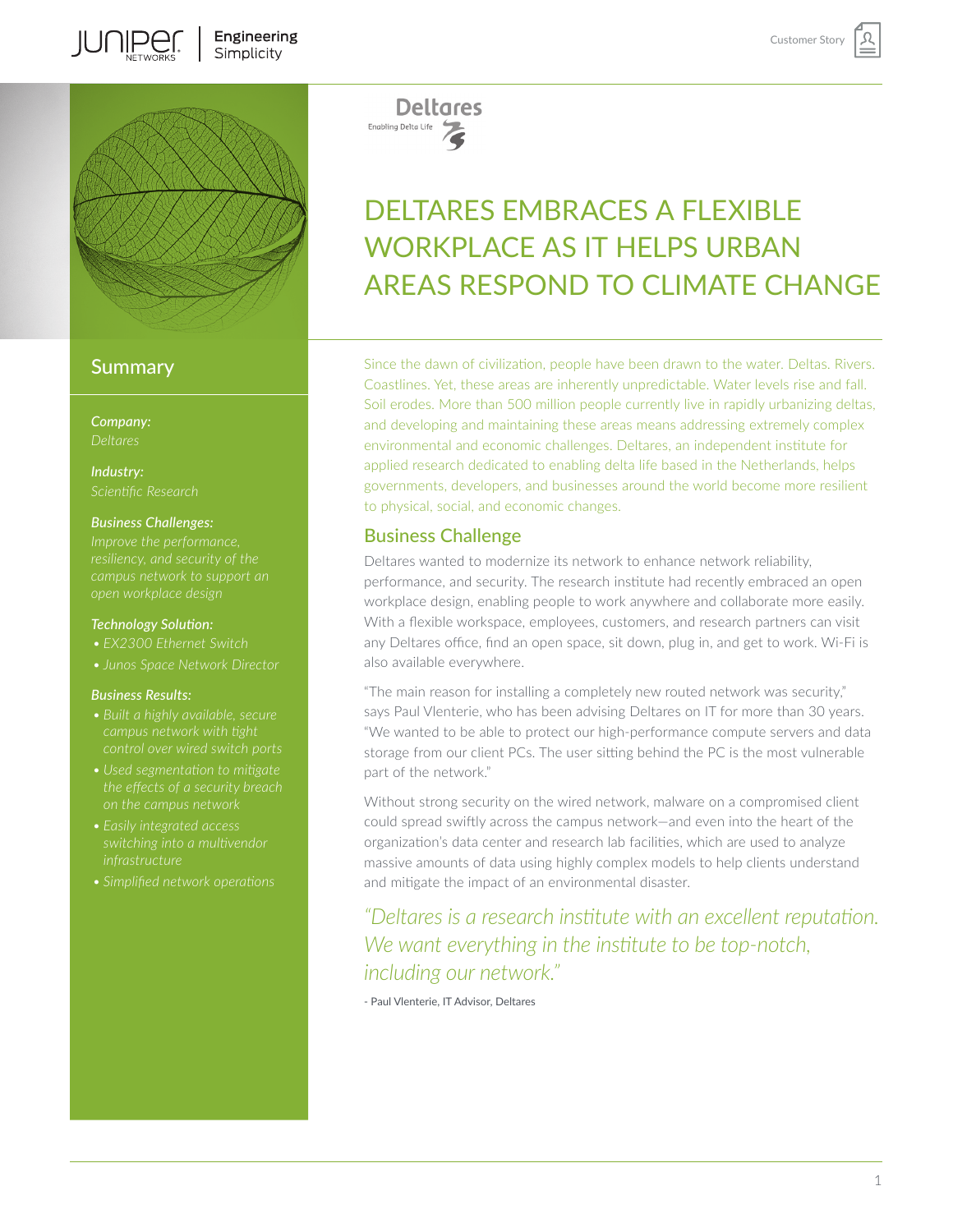# Technology Solution

Deltares carefully considered the leading vendors of campus access switching. "Deltares is a research institute with an excellent reputation," says Vlenterie. "We want everything in the institute to be top-notch, including our network."

Juniper Networks fit that bill. "Juniper is a big brand," says Vlenterie. Deltares uses the Juniper Networks® EX2300 Ethernet Switch for its access layer. "Juniper was the right fit for the functionality and price we needed," he says.

Juniper networking is engineered for simplicity, and the EX2300 is a compact, high-density, cost-effective switch that's ideal for small network environments. Support for Power over Ethernet (PoE) makes it easy to connect wireless access points and eliminate unsightly—and costly—wires in an office designed to be both beautiful and functional.

The EX2300 switches support Juniper's Virtual Chassis technology, which enables up to four interconnected switches to be managed as a single, logical device. Vlenterie likes the flexibility of Virtual Chassis technology. "If there aren't enough ports in a network room, we can easily add another switch," he says.

With Juniper, Deltares built a fully redundant, routed campus network. Strong edge security was essential. "With the flex workplaces, we must have port security," he says. "A person can connect their computer into any port and it will just work."

Vlenterie had tried to implement 802.1X port-based authentication with the previous switches, but had run into insurmountable challenges. There were no such troubles with the EX2300 switches, and the organization can be confident that only authorized users and devices can connect to the wired network.

Network segmentation further enhances security. Employee laptops and other devices are on one VLAN, while building maintenance and physical security systems are on another VLAN. The entire campus network is isolated from the data center, minimizing the chances that malware can spread from an infected client device to wreak havoc in the data center.

In its own business, Deltares is a big proponent of openness and transparency, and the institute's own simulation software that models coastal waters and retaining walls is freely available. The same philosophy applies to its use of technology. The EX2300 switches integrated flawlessly into Deltares' multivendor network, allowing IT to choose the switches that best fit its requirements.

## Business Results

"Juniper switching was exactly what I expected and what I wanted," says Vlenterie.

With Juniper, Deltares has a campus network that's fast and reliable—and more secure than ever. More than 1000 employees rely on the network to be productive every day. The campus includes eight buildings, some of which are typical offices, while others are highly specialized hydro and geo facilities. For instance, the organization's Delta Flume, the world's largest wave generator, makes it possible to perform full-scale tests and determine the effect of extreme waves on dikes, dunes, breakwaters, and offshore structures.

Have the users noticed the difference? "People don't give you a pat on the shoulder for a great network," says Vlenterie. "I lost that illusion years ago."

The most important thing? "For the users, the network is available," he says. "They don't have the faintest idea what's happening behind the wall."

And that's just the way it should be.



## Next Steps

The network team plans to use Juniper Networks Junos Space® Network Director to manage the network. With Network Director, the IT staff can manage the network easily, with tools to visualize, analyze, and control the network through a single management screen.

With Juniper, Deltares employees can work freely in a digital workplace, while IT can assure the highest levels of connectivity and security. And that keeps employees focused on the business at hand—using Deltares' expertise in the complex issues of soil and water to facilitate innovative and sustainable solutions for millions of people around the world.